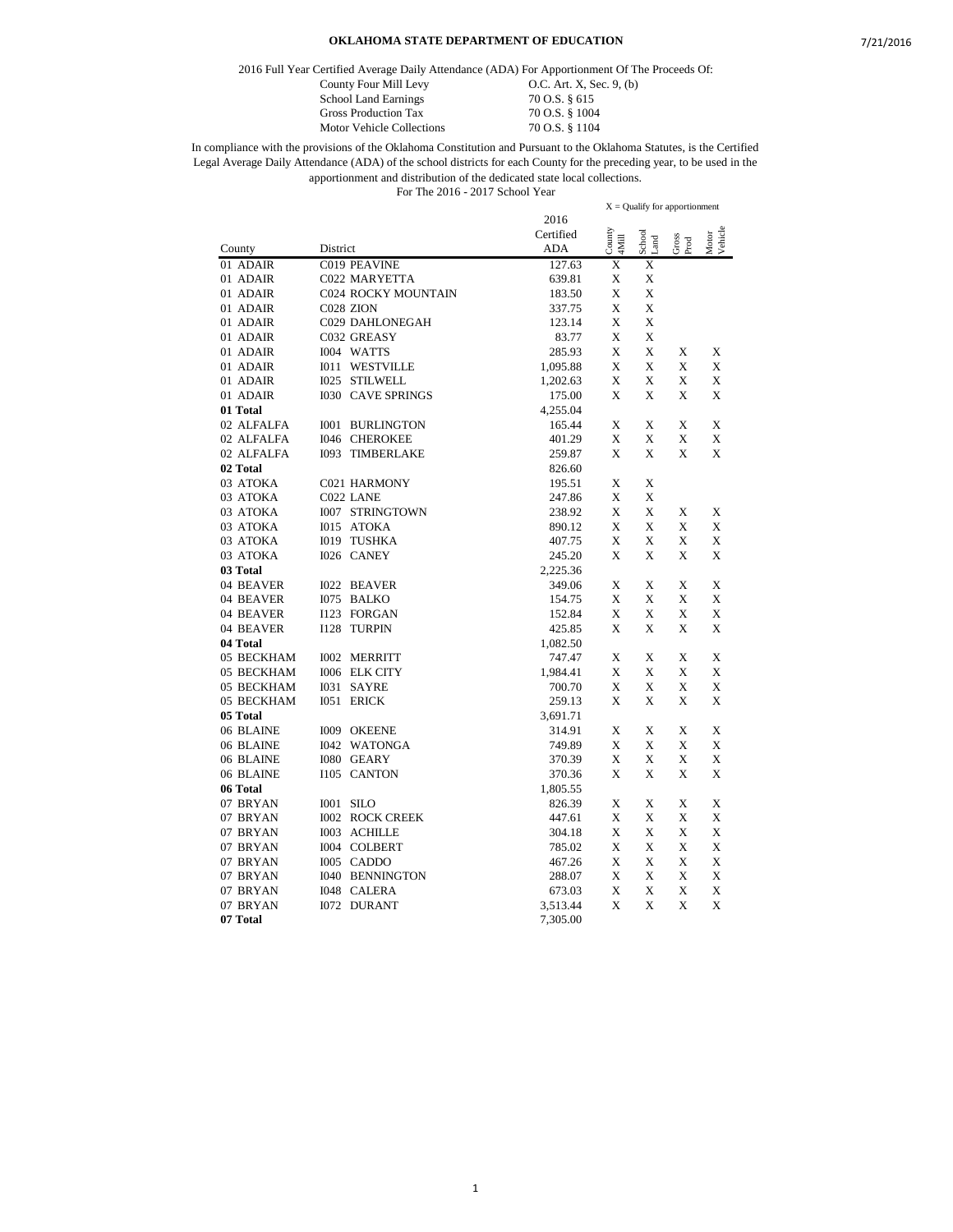2016 Full Year Certified Average Daily Attendance (ADA) For Apportionment Of The Proceeds Of:

Motor Vehicle Collections

County Four Mill Levy **O.C.** Art. X, Sec. 9, (b)<br>School Land Earnings 70 O.S. § 615 School Land Earnings 70 O.S. § 615<br>Gross Production Tax 70 O.S. § 1004 Gross Production Tax 70 O.S. § 1004<br>Motor Vehicle Collections 70 O.S. § 1104

|              |                             |           |                 | $X =$ Qualify for apportionment |               |         |
|--------------|-----------------------------|-----------|-----------------|---------------------------------|---------------|---------|
|              |                             | 2016      |                 |                                 |               |         |
|              |                             | Certified | County<br>4Mill | School                          |               | Vehicle |
| County       | District                    | ADA       |                 | Land                            | Gross<br>Prod | Motor   |
| 08 CADDO     | 1011 HYDRO-EAKLY            | 432.22    | X               | X                               | X             | X       |
| 08 CADDO     | <b>I012 LOOKEBA SICKLES</b> | 255.50    | X               | Х                               | X             | X       |
| 08 CADDO     | <b>I020 ANADARKO</b>        | 1,730.75  | X               | X                               | X             | X       |
| 08 CADDO     | <b>I033 CARNEGIE</b>        | 547.15    | X               | X                               | X             | X       |
| 08 CADDO     | 1056 BOONE-APACHE           | 546.32    | Х               | X                               | X             | X       |
| 08 CADDO     | I064 CYRIL                  | 365.72    | X               | X                               | X             | X       |
| 08 CADDO     | <b>I086 GRACEMONT</b>       | 139.74    | X               | X                               | X             | X       |
| 08 CADDO     | I160 CEMENT                 | 242.24    | X               | X                               | X             | X       |
| 08 CADDO     | I161 HINTON                 | 685.83    | X               | Х                               | X             | X       |
| 08 CADDO     | 1167 FORT COBB-BROXTON      | 325.78    | X               | X                               | X             | X       |
| 08 CADDO     | <b>I168 BINGER-ONEY</b>     | 345.94    | X               | X                               | X             | X       |
| 08 Total     |                             | 5,617.19  |                 |                                 |               |         |
| 09 CANADIAN  | C029 RIVERSIDE              | 160.90    | X               | Х                               |               |         |
| 09 CANADIAN  | C031 BANNER                 | 193.02    | X               | X                               |               |         |
| 09 CANADIAN  | <b>C070 DARLINGTON</b>      | 221.77    | X               | X                               |               |         |
| 09 CANADIAN  | C162 MAPLE                  | 139.42    | X               | X                               |               |         |
| 09 CANADIAN  | <b>I022 PIEDMONT</b>        | 3,468.95  | X               | Х                               | X             | X       |
| 09 CANADIAN  | <b>I027 YUKON</b>           | 7,880.73  | X               | Х                               | X             | X       |
| 09 CANADIAN  | I034 EL RENO                | 2,512.58  | X               | X                               | X             | X       |
| 09 CANADIAN  | 1057 UNION CITY             | 281.93    | X               | X                               | X             | X       |
| 09 CANADIAN  | 1069 MUSTANG                | 10,170.08 | X               | X                               | X             | X       |
| 09 CANADIAN  | <b>I076 CALUMET</b>         | 253.95    | X               | X                               | X             | X       |
| 09 Total     |                             | 25,283.33 |                 |                                 |               |         |
|              |                             |           |                 |                                 |               |         |
| 10 CARTER    | C072 ZANEIS                 | 272.05    | X               | Х                               |               |         |
| 10 CARTER    | I019 ARDMORE                | 2,838.68  | X               | X                               | X             | X       |
| 10 CARTER    | <b>I021 SPRINGER</b>        | 209.08    | X               | Х                               | X             | X       |
| 10 CARTER    | <b>I027 PLAINVIEW</b>       | 1,488.14  | X               | Х                               | X             | X       |
| 10 CARTER    | <b>I032 LONE GROVE</b>      | 1,434.26  | X               | X                               | X             | X       |
| 10 CARTER    | I043 WILSON                 | 455.52    | X               | X                               | X             | X       |
| 10 CARTER    | <b>I055 HEALDTON</b>        | 490.21    | X               | Х                               | X             | X       |
| 10 CARTER    | <b>I074 FOX</b>             | 288.80    | X               | X                               | X             | X       |
| 10 CARTER    | <b>I077 DICKSON</b>         | 1,283.63  | X               | X                               | X             | X       |
| 10 Total     |                             | 8,760.37  |                 |                                 |               |         |
| 11 CHEROKEE  | C010 LOWREY                 | 133.47    | X               | Х                               |               |         |
| 11 CHEROKEE  | C014 NORWOOD                | 180.59    | X               | X                               |               |         |
| 11 CHEROKEE  | C021 WOODALL                | 459.95    | X               | X                               |               |         |
| 11 CHEROKEE  | C026 SHADY GROVE            | 143.62    | X               | X                               |               |         |
| 11 CHEROKEE  | C031 PEGGS                  | 213.70    | X               | Х                               |               |         |
| 11 CHEROKEE  | C034 GRAND VIEW             | 598.39    | X               | X                               |               |         |
| 11 CHEROKEE  | C044 BRIGGS                 | 441.21    | X               | X                               |               |         |
| 11 CHEROKEE  | C066 TENKILLER              | 286.52    | X               | X                               |               |         |
| 11 CHEROKEE  | I006 KEYS                   | 788.83    | X               | Х                               | X             | X       |
| 11 CHEROKEE  | <b>I016 HULBERT</b>         | 572.54    | X               | Х                               | X             | X       |
| 11 CHEROKEE  | I035<br><b>TAHLEQUAH</b>    | 3,413.69  | X               | X                               | X             | X       |
| 11 Total     |                             | 7,232.51  |                 |                                 |               |         |
| 12 CHOCTAW   | C021 SWINK                  | 148.23    | X               | X                               |               |         |
| 12 CHOCTAW   | I001 BOSWELL                | 361.52    | X               | X                               | X             | X       |
| 12 CHOCTAW   | <b>I002 FORT TOWSON</b>     | 370.97    | X               | X                               | X             | X       |
| 12 CHOCTAW   | I004 SOPER                  | 375.62    | X               | X                               | X             | X       |
| 12 CHOCTAW   | I039 HUGO                   | 1,205.10  | X               | X                               | X             | X       |
| 12 Total     |                             | 2,461.44  |                 |                                 |               |         |
| 13 CIMARRON  | <b>I002 BOISE CITY</b>      | 278.80    | X               | X                               | X             | X       |
| 13 CIMARRON  | I010 FELT                   | 92.98     | X               | X                               | X             | X       |
| 13 CIMARRON  | I011 KEYES                  | 81.45     | X               | X                               | X             | X       |
| 13 Total     |                             | 453.23    |                 |                                 |               |         |
| 14 CLEVELAND | C016 ROBIN HILL             | 285.68    | X               | X                               |               |         |
| 14 CLEVELAND | I002 MOORE                  | 22,541.74 | X               | X                               | X             | X       |
| 14 CLEVELAND | <b>I029 NORMAN</b>          | 14,934.90 | X               | X                               | X             | X       |
| 14 CLEVELAND | I040 NOBLE                  | 2,662.52  | X               | X                               | X             | X       |
| 14 CLEVELAND | <b>I057 LEXINGTON</b>       | 1,052.06  | X               | X                               | X             | X       |
| 14 CLEVELAND | <b>I070 LITTLE AXE</b>      | 1,172.27  | X               | X                               | X             | X       |
| 14 Total     |                             | 42,649.17 |                 |                                 |               |         |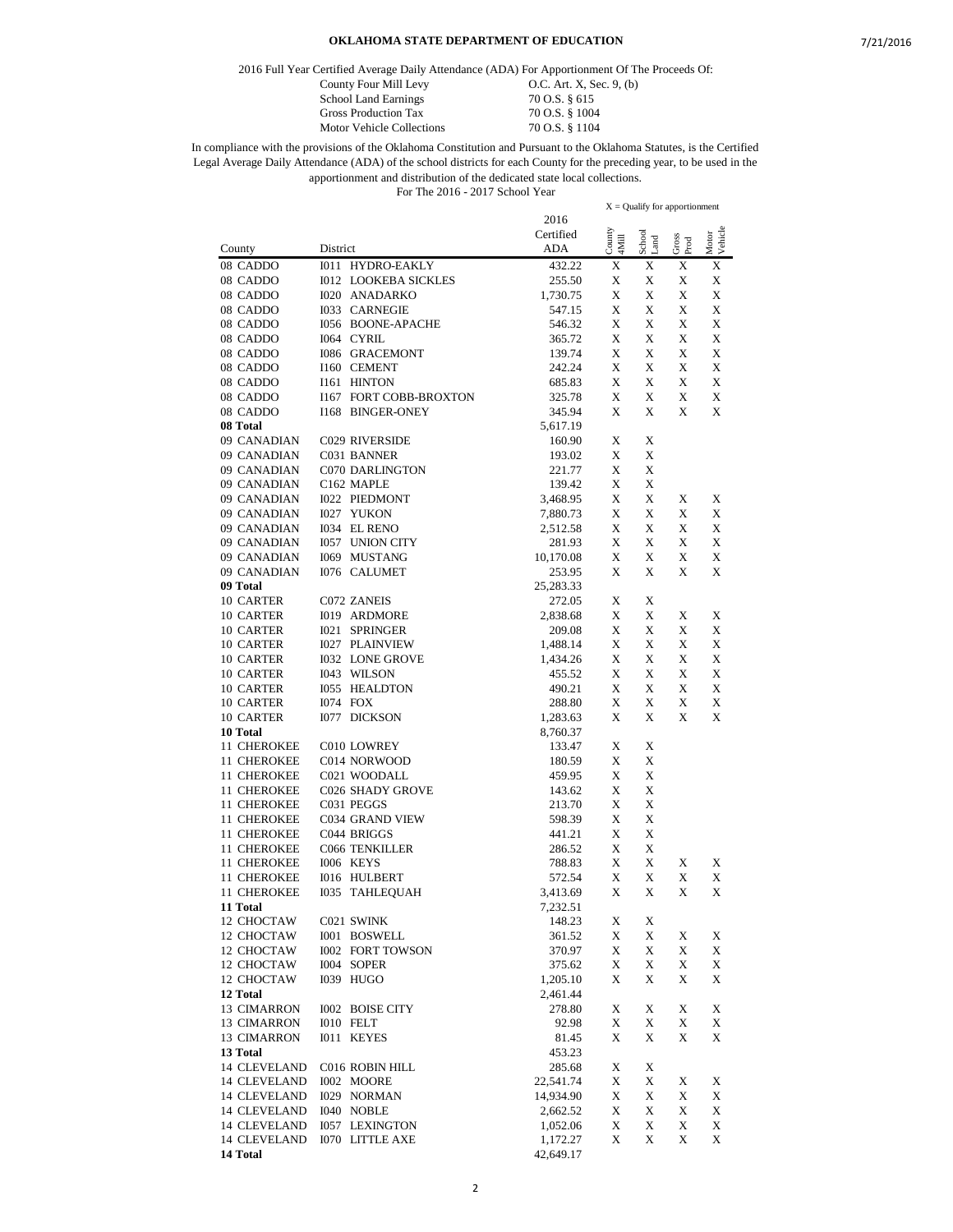2016 Full Year Certified Average Daily Attendance (ADA) For Apportionment Of The Proceeds Of:

|                   | inty Four Mill Levy |
|-------------------|---------------------|
| ool Land Earnings |                     |

County Four Mill Levy **O.C.** Art. X, Sec. 9, (b) School Land Earnings 70 O.S. § 615 Gross Production Tax 70 O.S. § 1004<br>Motor Vehicle Collections 70 O.S. § 1104 Motor Vehicle Collections

In compliance with the provisions of the Oklahoma Constitution and Pursuant to the Oklahoma Statutes, is the Certified Legal Average Daily Attendance (ADA) of the school districts for each County for the preceding year, to be used in the apportionment and distribution of the dedicated state local collections. For The 2016 - 2017 School Year

2016 Certified County District ADA X = Qualify for apportionment County 4Mill School Land Gross Prod Motor Vehicle 15 COAL C004 COTTONWOOD 169.76 X X 15 COAL 1001 COALGATE 688.55 X X  $1001$  COALGATE 688.55 X X X X X 15 COAL I002 TUPELO 258.36 X X X X **15 Total** 1,116.67 16 COMANCHE C048 FLOWER MOUND 317.86 X X 16 COMANCHE C049 BISHOP 513.47 X X 16 COMANCHE I001 CACHE 1,779.63 X X X X 16 COMANCHE I002 INDIAHOMA 205.91 X X X X 16 COMANCHE I003 STERLING 392.95 X X X X 16 COMANCHE 1004 GERONIMO 307.89 X X X X X X 16 COMANCHE 1008 LAWTON 13,824.05 X X X X X 16 COMANCHE I008 LAWTON 13,824.05 X X X X 16 COMANCHE I009 FLETCHER 453.06 X X X X 16 COMANCHE I016 ELGIN 2,136.67 X X X X 16 COMANCHE I132 CHATTANOOGA 214.37 X X X X **16 Total** 20,145.86 17 COTTON I001 WALTERS 679.44 X X X X 17 COTTON 101 TEMPLE 174.76 X X X X X 17 COTTON 1333 BIG PASTURE 193.73 X X X X X 17 193.73 BIG PASTURE 193.73 X X X X **17 Total** 1,047.93 18 CRAIG C001 WHITE OAK 41.90 X X 18 CRAIG I006 KETCHUM 568.56 X X X X 1017 WELCH 327.55 X X X X 18 CRAIG I020 BLUEJACKET 209.24 X X X X 1,455.53 X X X X X **18 Total** 2,602.78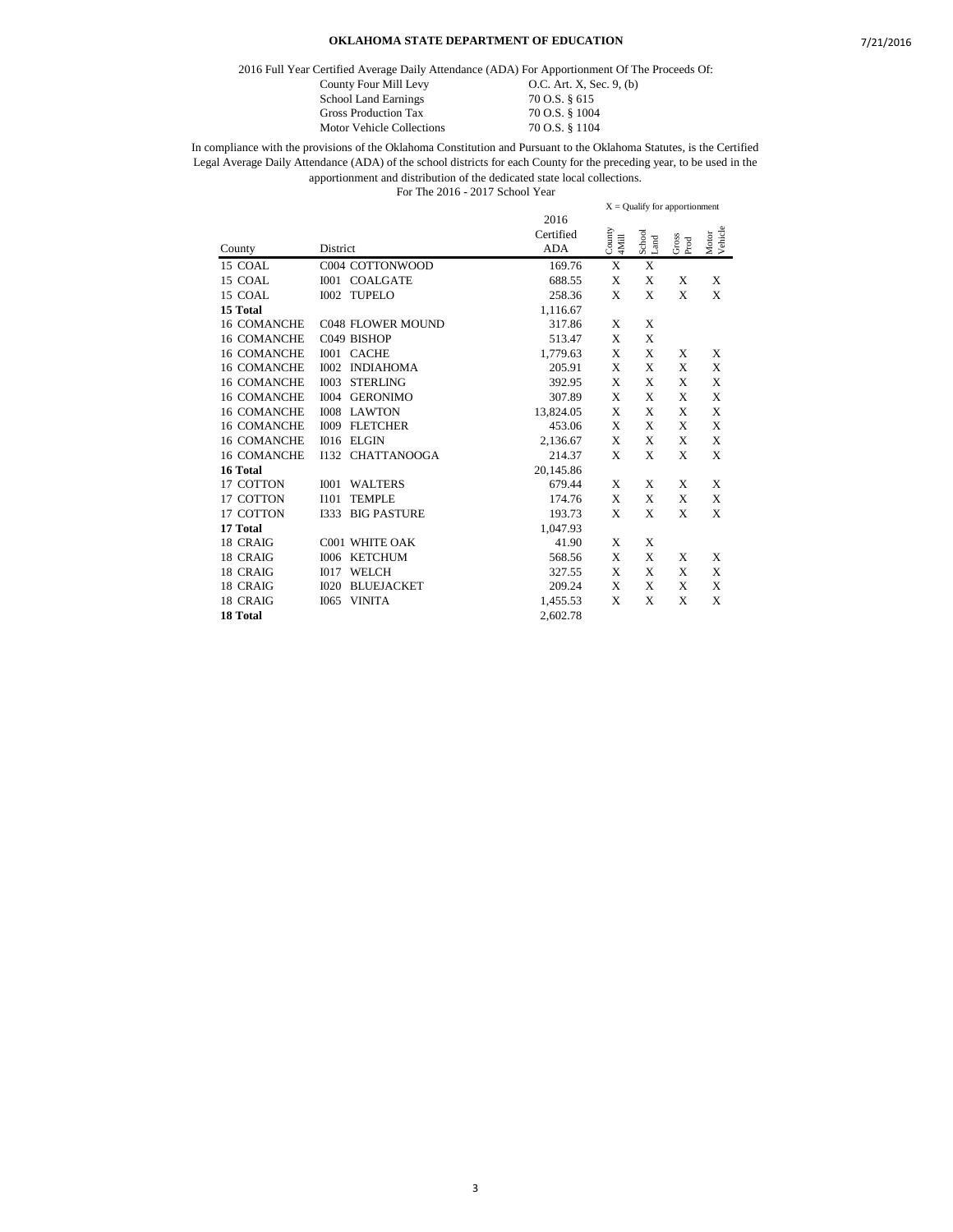2016 Full Year Certified Average Daily Attendance (ADA) For Apportionment Of The Proceeds Of:

| County Four Mill Levy       | O.C. Art. X, Sec. 9, $(b)$ |
|-----------------------------|----------------------------|
| <b>School Land Earnings</b> | 70 O.S. § 615              |
| <b>Gross Production Tax</b> | 70 O.S. § 1004             |
| Motor Vehicle Collections   | 70 O.S. § 1104             |

|             |                                       |                         |                 | $X =$ Qualify for apportionment |                         |                  |  |
|-------------|---------------------------------------|-------------------------|-----------------|---------------------------------|-------------------------|------------------|--|
|             |                                       | 2016                    |                 |                                 |                         |                  |  |
|             |                                       | Certified<br><b>ADA</b> | County<br>4Mill | School<br>and                   | ${\rm Gross}$ Prod      | Motor<br>Vehicle |  |
| County      | District                              |                         |                 |                                 |                         |                  |  |
| 19 CREEK    | <b>C008 LONE STAR</b>                 | 852.54                  | X               | X                               |                         |                  |  |
| 19 CREEK    | C012 GYPSY                            | 82.01                   | X               | X                               |                         |                  |  |
| 19 CREEK    | <b>C034 PRETTY WATER</b>              | 250.58                  | X               | X                               |                         |                  |  |
| 19 CREEK    | C035 ALLEN-BOWDEN                     | 378.78                  | X               | X                               |                         |                  |  |
| 19 CREEK    | I002 BRISTOW                          | 1,673.01                | X               | X                               | X                       | X                |  |
| 19 CREEK    | <b>I003 MANNFORD</b>                  | 1,500.41                | X               | X                               | X                       | X                |  |
| 19 CREEK    | I005 MOUNDS                           | 548.2                   | X               | X                               | X                       | X                |  |
| 19 CREEK    | I017 OLIVE                            | 332.85                  | X               | X                               | X                       | X                |  |
| 19 CREEK    | <b>I018 KIEFER</b>                    | 699.4                   | X               | X                               | X                       | X                |  |
| 19 CREEK    | I020 OILTON                           | 271.17                  | X               | X                               | X                       | X                |  |
| 19 CREEK    | I021 DEPEW                            | 354.65                  | X               | X                               | X                       | X                |  |
| 19 CREEK    | <b>I031 KELLYVILLE</b>                | 991.99                  | X               | $\mathbf x$                     | X                       | X                |  |
| 19 CREEK    | I033 SAPULPA                          | 3,697.61                | X               | X                               | X                       | X                |  |
| 19 CREEK    | <b>I039 DRUMRIGHT</b>                 | 529.5                   | X               | X                               | X                       | X                |  |
| 19 Total    |                                       | 12,162.70               |                 |                                 |                         |                  |  |
| 20 CUSTER   | <b>I005 ARAPAHO-BUTLER</b>            | 423.09                  | X               | X                               | X                       | X                |  |
| 20 CUSTER   | <b>I007 THOMAS-FAY-CUSTER UNIFIED</b> | 455.58                  | X               | X                               | X                       | X                |  |
| 20 CUSTER   | <b>I026 WEATHERFORD</b>               | 2,175.24                | X               | X                               | X                       | X                |  |
| 20 CUSTER   | I099 CLINTON                          | 2,191.30                | X               | X                               | X                       | X                |  |
| 20 Total    |                                       | 5,245.21                |                 |                                 |                         |                  |  |
| 21 DELAWARE | C006 CLEORA                           | 119.43                  | X               | X                               |                         |                  |  |
| 21 DELAWARE | C014 LEACH                            | 133.49                  | X               | X                               |                         |                  |  |
| 21 DELAWARE | C030 KENWOOD                          | 97.04                   | X               | X                               |                         |                  |  |
| 21 DELAWARE | C034 MOSELEY                          | 216.30                  | X               | X                               |                         |                  |  |
| 21 DELAWARE | $IO01$ JAY                            | 1,595.65                | $\overline{X}$  | $\overline{\text{X}}$           | $\overline{\mathbf{X}}$ | $\mathbf{X}$     |  |
| 21 DELAWARE | I002 GROVE                            | 2,301.31                | X               | X                               | X                       | X                |  |
| 21 DELAWARE | I003 KANSAS                           | 816.87                  | X               | X                               | X                       | X                |  |
| 21 DELAWARE | I004 COLCORD                          | 552.88                  | X               | X                               | X                       | X                |  |
| 21 DELAWARE | <b>I005 OAKS-MISSION</b>              | 261.84                  | X               | X                               | X                       | X                |  |
| 21 Total    |                                       | 6,094.81                |                 |                                 |                         |                  |  |
| 22 DEWEY    | I005 VICI                             | 319.42                  | X               | X                               | X                       | X                |  |
| 22 DEWEY    | I008 SEILING                          | 420.81                  | X               | X                               | X                       | X                |  |
| 22 DEWEY    | I010 TALOGA                           | 96.85                   | X               | $\mathbf x$                     | X                       | X                |  |
| 22 Total    |                                       | 837.08                  |                 |                                 |                         |                  |  |
| 23 ELLIS    | I002 FARGO                            | 263.02                  | X               | X                               | X                       | X                |  |
| 23 ELLIS    | I003 ARNETT                           | 204.41                  | X               | X                               | X                       | X                |  |
| 23 ELLIS    | I042 SHATTUCK                         | 341.68                  | X               | X                               | X                       | X                |  |
| 23 Total    |                                       |                         |                 |                                 |                         |                  |  |
|             |                                       | 809.11                  |                 |                                 |                         |                  |  |
| 24 GARFIELD | <b>I001 WAUKOMIS</b>                  | 402.25                  | X               | X                               | X                       | X                |  |
| 24 GARFIELD | <b>I018 KREMLIN-HILLSDALE</b>         | 303.25                  | X               | X                               | X                       | X                |  |
| 24 GARFIELD | <b>I042 CHISHOLM</b>                  | 992.01                  | X               | X                               | X                       | X                |  |
| 24 GARFIELD | I047 GARBER                           | 357.56                  | X               | X                               | X                       | X                |  |
| 24 GARFIELD | <b>I056 PIONEER-PLEASANT VALE</b>     | 529.82                  | X               | X                               | X                       | X                |  |
| 24 GARFIELD | I057 ENID                             | 7,547.65                | X               | X                               | X                       | X                |  |
| 24 GARFIELD | <b>I085 DRUMMOND</b>                  | 296.20                  | X               | X                               | X                       | X                |  |
| 24 GARFIELD | I094 COVINGTON-DOUGLAS                | 259.07                  | X               | $\mathbf x$                     | X                       | X                |  |
| 24 Total    |                                       | 10,687.81               |                 |                                 |                         |                  |  |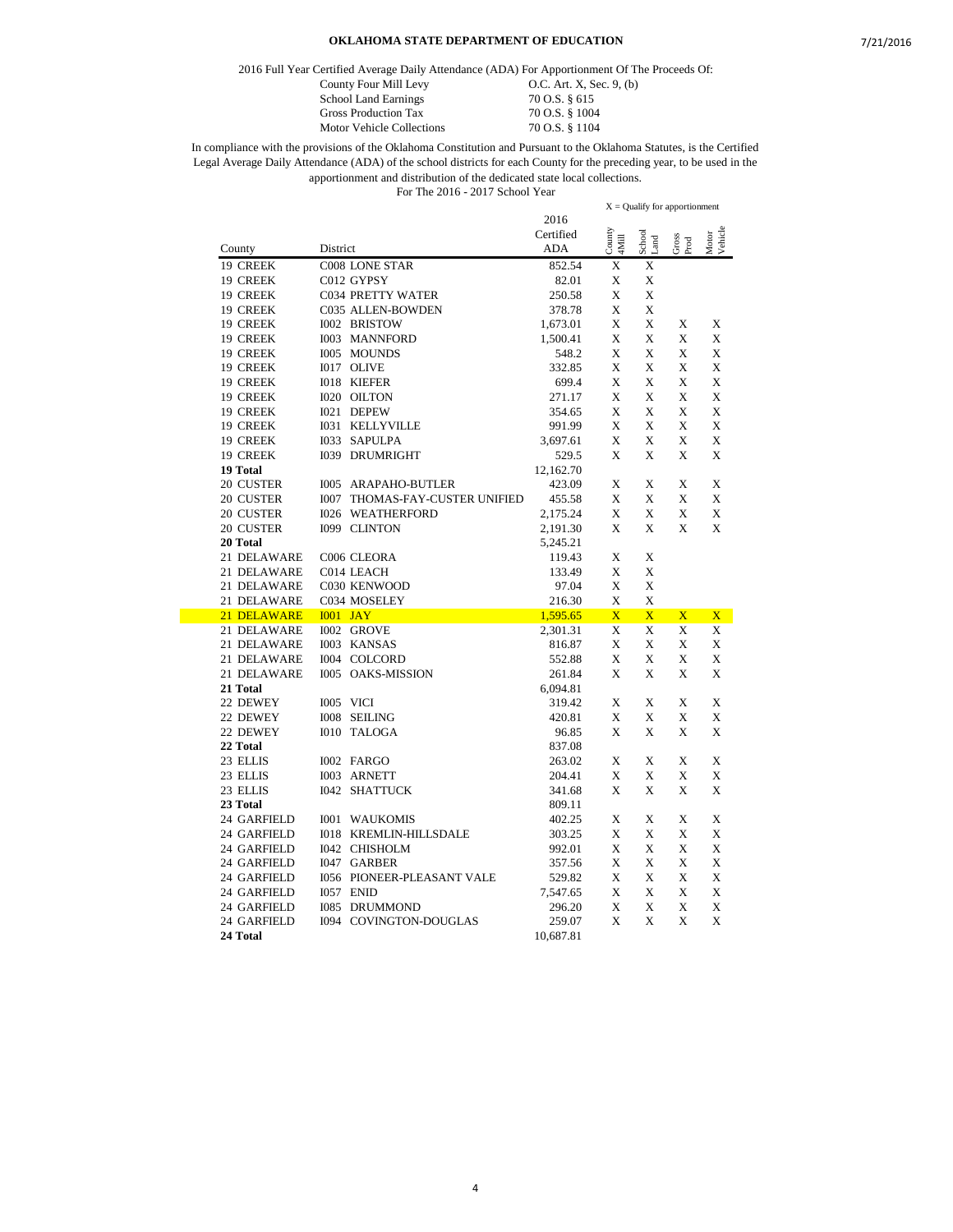2016 Full Year Certified Average Daily Attendance (ADA) For Apportionment Of The Proceeds Of:

Motor Vehicle Collections

County Four Mill Levy 0.C. Art. X, Sec. 9, (b) School Land Earnings 70 O.S. § 615<br>Gross Production Tax 70 O.S. § 1004 Gross Production Tax 70 O.S. § 1004<br>Motor Vehicle Collections 70 O.S. § 1104

|            |          |                                 |            | $X =$ Qualify for apportionment |                                 |               |                  |  |
|------------|----------|---------------------------------|------------|---------------------------------|---------------------------------|---------------|------------------|--|
|            |          |                                 | 2016       |                                 |                                 |               |                  |  |
|            |          |                                 | Certified  | County<br>4Mill                 | ${\rm School} \atop {\rm Land}$ | Gross<br>Prod | Motor<br>Vehicle |  |
| County     | District |                                 | <b>ADA</b> |                                 |                                 |               |                  |  |
| 25 GARVIN  |          | C016 WHITEBEAD                  | 385.68     | X                               | X                               |               |                  |  |
| 25 GARVIN  |          | <b>I002 STRATFORD</b>           | 680.94     | X                               | X                               | X             | X                |  |
| 25 GARVIN  |          | I005 PAOLI                      | 238.83     | X                               | X                               | X             | X                |  |
| 25 GARVIN  |          | <b>I007 MAYSVILLE</b>           | 324.75     | X                               | X                               | X             | X                |  |
| 25 GARVIN  |          | I009 LINDSAY                    | 1,189.06   | X                               | X                               | X             | X                |  |
| 25 GARVIN  |          | <b>I018 PAULS VALLEY</b>        | 1,278.36   | X                               | X                               | X             | X                |  |
| 25 GARVIN  |          | <b>I038 WYNNEWOOD</b>           | 673.47     | X                               | X                               | X             | X                |  |
| 25 GARVIN  |          | <b>I072 ELMORE CITY-PERNELL</b> | 487.81     | X                               | X                               | X             | X                |  |
| 25 Total   |          |                                 | 5,258.90   |                                 |                                 |               |                  |  |
| 26 GRADY   |          | C037 FRIEND                     | 246.74     | X                               | X                               |               |                  |  |
| 26 GRADY   |          | C096 MIDDLEBERG                 | 192.72     | X                               | X                               |               |                  |  |
| 26 GRADY   |          | C <sub>131</sub> PIONEER        | 365.87     | X                               | X                               |               |                  |  |
| 26 GRADY   |          | <b>I001 CHICKASHA</b>           | 2,268.42   | X                               | X                               | X             | X                |  |
| 26 GRADY   |          | I002 MINCO                      | 538.91     | X                               | X                               | X             | X                |  |
| 26 GRADY   |          | <b>I051 NINNEKAH</b>            | 513.73     | X                               | X                               | X             | X                |  |
| 26 GRADY   |          | I056 ALEX                       | 300.68     | X                               | X                               | X             | X                |  |
| 26 GRADY   |          | <b>I068 RUSH SPRINGS</b>        | 543.29     | X                               | X                               | X             | X                |  |
| 26 GRADY   |          | 1095 BRIDGE CREEK               | 1,434.39   | X                               | X                               | X             | X                |  |
| 26 GRADY   |          | I097 TUTTLE                     | 1,773.43   | X                               | X                               | X             | X                |  |
| 26 GRADY   |          | <b>I099 VERDEN</b>              | 256.91     | X                               | X                               | X             | X                |  |
| 26 GRADY   |          | I128 AMBER-POCASSET             | 451.28     | X                               | X                               | X             | X                |  |
| 26 Total   |          |                                 | 8,886.37   |                                 |                                 |               |                  |  |
| 27 GRANT   |          | <b>I054 MEDFORD</b>             | 262.42     | X                               | X                               | X             | X                |  |
| 27 GRANT   |          | <b>I090 POND CREEK-HUNTER</b>   | 333.42     | X                               | X                               | X             | X                |  |
| 27 GRANT   |          | <b>I095 DEER CREEK-LAMONT</b>   | 172.75     | X                               | X                               | X             | X                |  |
| 27 Total   |          |                                 | 768.59     |                                 |                                 |               |                  |  |
| 28 GREER   |          | <b>I001 MANGUM</b>              | 708.11     | X                               | X                               | X             | X                |  |
| 28 GREER   |          | <b>I003 GRANITE</b>             | 264.21     | X                               | X                               | X             | X                |  |
| 28 Total   |          |                                 | 972.32     |                                 |                                 |               |                  |  |
| 29 HARMON  |          | I066 HOLLIS                     | 508.07     | X                               | X                               | X             | X                |  |
| 29 Total   |          |                                 | 508.07     |                                 |                                 |               |                  |  |
| 30 HARPER  |          | <b>I001 LAVERNE</b>             | 474.21     | X                               | Х                               | X             | X                |  |
| 30 HARPER  |          | I004 BUFFALO                    | 263.62     | X                               | X                               | X             | X                |  |
| 30 Total   |          |                                 | 737.83     |                                 |                                 |               |                  |  |
| 31 HASKELL |          | C010 WHITEFIELD                 | 127.04     | X                               | X                               |               |                  |  |
| 31 HASKELL |          | I013 KINTA                      | 198.75     | X                               | X                               | X             | X                |  |
| 31 HASKELL |          | <b>I020 STIGLER</b>             | 1,301.02   | X                               | X                               | X             | X                |  |
| 31 HASKELL |          | <b>I037 MCCURTAIN</b>           | 220.62     | X                               | X                               | X             | X                |  |
| 31 HASKELL |          | I043 KEOTA                      | 430.84     | X                               | X                               | X             | X                |  |
| 31 Total   |          |                                 | 2,278.27   |                                 |                                 |               |                  |  |
| 32 HUGHES  |          | I001 MOSS                       | 260.36     | X                               | X                               | X             | X                |  |
| 32 HUGHES  |          | <b>I005 WETUMKA</b>             | 438.07     | X                               | X                               | X             | X                |  |
| 32 HUGHES  |          | <b>I035 HOLDENVILLE</b>         | 1,050.70   | X                               | X                               | X             | X                |  |
| 32 HUGHES  |          | I048 CALVIN                     | 144.75     | X                               | X                               | X             | X                |  |
| 32 HUGHES  |          | I054 STUART                     | 265.78     | X                               | X                               | X             | X                |  |
| 32 Total   |          |                                 | 2.159.66   |                                 |                                 |               |                  |  |
|            |          |                                 |            |                                 |                                 |               |                  |  |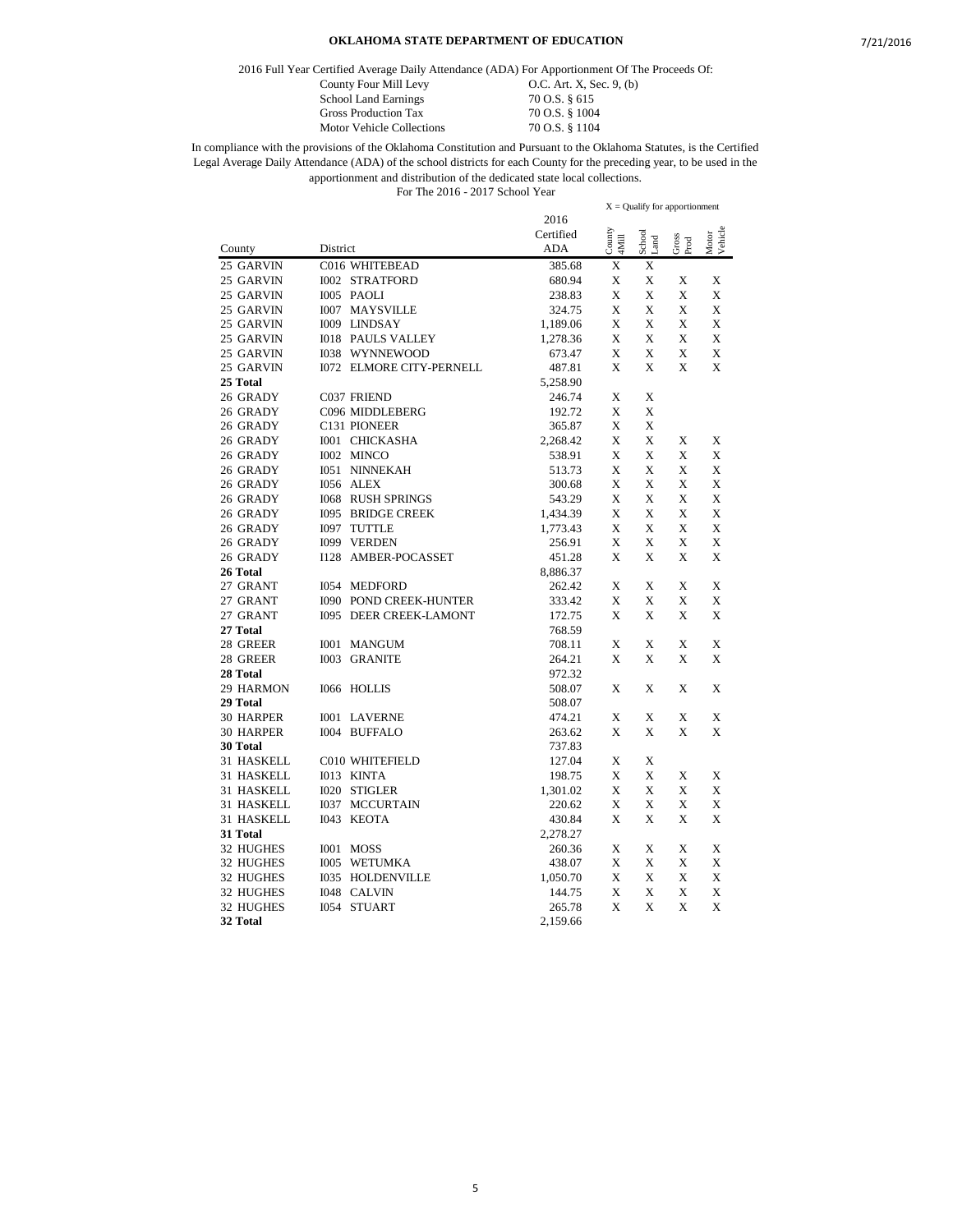2016 Full Year Certified Average Daily Attendance (ADA) For Apportionment Of The Proceeds Of:

County Four Mill Levy **O.C.** Art. X, Sec. 9, (b) School Land Earnings 70 O.S. § 615 Gross Production Tax 70 O.S. § 1004 Motor Vehicle Collections 70 O.S. § 1104

In compliance with the provisions of the Oklahoma Constitution and Pursuant to the Oklahoma Statutes, is the Certified Legal Average Daily Attendance (ADA) of the school districts for each County for the preceding year, to be used in the apportionment and distribution of the dedicated state local collections. For The 2016 - 2017 School Year

2016 Certified County District ADA X = Qualify for apportionment County 4Mill School Land Gross Prod Motor Vehicle 33 JACKSON I001 NAVAJO 467.74 X X X X 33 JACKSON 1014 DUKE 179.41 X X X X 33 JACKSON I018 ALTUS 3,370.10 X X X X 33 JACKSON I025 ELDORADO 66.42 X X X X 33 JACKSON I035 OLUSTEE 141.81 X X X X 33 JACKSON I054 BLAIR 288.73 X X X X **33 Total** 4,514.21 34 JEFFERSON C003 TERRAL 68.03 X X 34 JEFFERSON I001 RYAN 236.22 X X X X 34 JEFFERSON I014 RINGLING 406.01 X X X X 34 JEFFERSON I023 WAURIKA 385.39 X X X X **34 Total** 1,095.65 35 JOHNSTON C007 MANNSVILLE 90.33 X X 35 JOHNSTON C010 RAVIA 88.62 X X 35 JOHNSTON 1002 MILL CREEK 159.56 X X X X X 35 JOHNSTON I020 TISHOMINGO 900.43 X X X X 35 JOHNSTON I029 MILBURN 196.02 X X X X 35 JOHNSTON 1035 COLEMAN 171.37 X X X X 35 JOHNSTON I037 WAPANUCKA 239.83 X X X X **35 Total** 1,846.16 36 KAY C027 PECKHAM 97.03 X X  $2050$  KILDARE  $74.90$  X X 36 KAY I045 BLACKWELL 1,289.12 X X X X 36 KAY I071 PONCA CITY 4,825.64 X X X X 36 KAY I087 TONKAWA 687.01 X X X X 36 KAY I125 NEWKIRK 806.13 X X X X **36 Total** 7,779.83 37 KINGFISHER I002 DOVER 164.08 X X X X 37 KINGFISHER I003 LOMEGA 252.74 X X X X 37 KINGFISHER I007 KINGFISHER 1,405.86 X X X X 37 KINGFISHER I016 HENNESSEY 879.47 X X X X 37 KINGFISHER I089 CASHION 494.49 X X X X 37 KINGFISHER I105 OKARCHE 339.22 X X X X **37 Total** 3,535.86 1001 HOBART 771.61 X X X X 38 KIOWA I002 LONE WOLF 118.80 X X X X 38 KIOWA I003 MOUNTAIN VIEW-GOTEBO 238.13 X X X X 38 KIOWA I004 SNYDER 425.16 X X X X **38 Total** 1,553.70 39 LATIMER I001 WILBURTON 867.75 X X X X 39 LATIMER I002 RED OAK 282.31 X X X X 39 LATIMER I003 BUFFALO VALLEY 136.38 X X X X 39 LATIMER I004 PANOLA 147.02 X X X X **39 Total** 1,433.46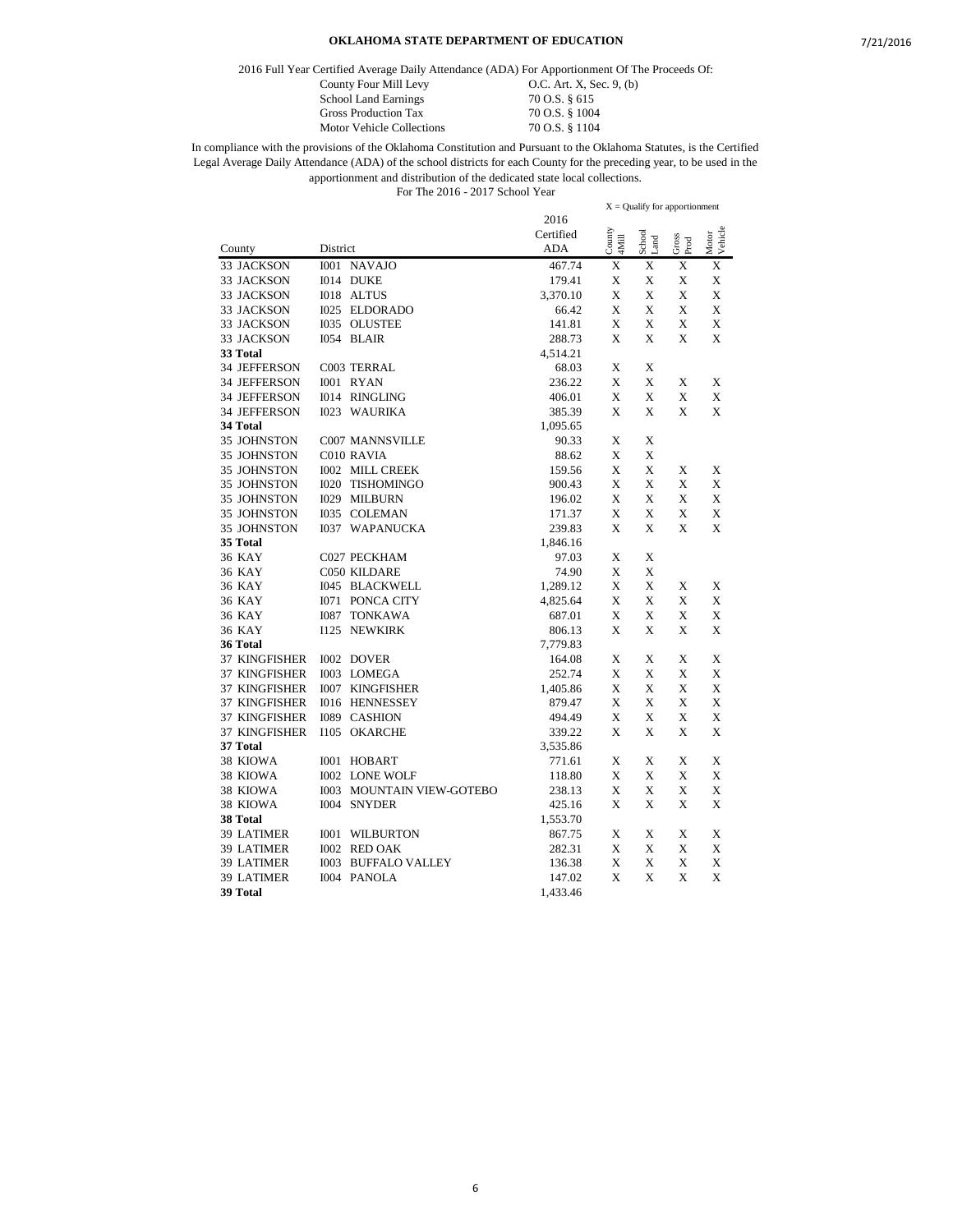2016 Full Year Certified Average Daily Attendance (ADA) For Apportionment Of The Proceeds Of:

| $\mathcal{L}$ cruncu Average Dany Auchdance (ADA) For Apportionment Of Th |
|---------------------------------------------------------------------------|
| $O.C.$ Art. X, Sec. 9, (b)                                                |
| 70 O.S. § 615                                                             |
| 70 O.S. § 1004                                                            |
| 70 O.S. § 1104                                                            |
|                                                                           |

|                         |                              |                      |                 | $X =$ Qualify for apportionment |               |                  |
|-------------------------|------------------------------|----------------------|-----------------|---------------------------------|---------------|------------------|
|                         |                              | 2016                 |                 |                                 |               |                  |
|                         |                              | Certified<br>ADA     | County<br>4Mill | School<br>Land                  | Gross<br>Prod | Motor<br>Vehicle |
| County<br>40 LE FLORE   | District<br>C004 SHADY POINT | 145.17               | X               | X                               |               |                  |
| 40 LE FLORE             | C011 MONROE                  | 113.83               | X               | Х                               |               |                  |
| 40 LE FLORE             | C014 HODGEN                  | 245.37               | X               | X                               |               |                  |
| <b>40 LE FLORE</b>      | C039 FANSHAWE                | 72.33                | X               | X                               |               |                  |
| 40 LE FLORE             | I002 SPIRO                   | 1,041.93             | X               | X                               | X             | X                |
| 40 LE FLORE             | <b>I003 HEAVENER</b>         | 996.01               | X               | X                               | X             | X                |
| 40 LE FLORE             | I007 POCOLA                  | 789.73               | X               | X                               | X             | X                |
| 40 LE FLORE             | I016 LE FLORE                | 217.05               | X               | X                               | X             | X                |
| 40 LE FLORE             | <b>I017 CAMERON</b>          | 254.35               | X               | Х                               | X             | X                |
| 40 LE FLORE             | I020 PANAMA                  | 702.89               | X               | X                               | X             | X                |
| 40 LE FLORE             | <b>I026 BOKOSHE</b>          | 204.47               | X               | X                               | X             | X                |
| 40 LE FLORE             | <b>I029 POTEAU</b>           | 2,220.46             | X               | X                               | X             | X                |
| 40 LE FLORE             | I049 WISTER                  | 518.28               | X               | X                               | X             | X                |
| 40 LE FLORE             | <b>I052 TALIHINA</b>         | 571.19               | X               | X                               | X             | X                |
| 40 LE FLORE             | <b>I062 WHITESBORO</b>       | 189.45               | X               | X                               | X             | X                |
| 40 LE FLORE             | I067 HOWE                    | 560.32               | X               | X                               | X             | X                |
| 40 LE FLORE<br>40 Total | <b>I091 ARKOMA</b>           | 370.95<br>9,213.78   | X               | X                               | X             | X                |
| 41 LINCOLN              | <b>C005 WHITE ROCK</b>       | 109.08               | X               | X                               |               |                  |
| 41 LINCOLN              | <b>I001 CHANDLER</b>         | 1,139.87             | X               | X                               | X             | X                |
| 41 LINCOLN              | <b>I003 DAVENPORT</b>        | 364.32               | X               | X                               | X             | X                |
| 41 LINCOLN              | <b>I004 WELLSTON</b>         | 611.10               | X               | X                               | X             | X                |
| 41 LINCOLN              | <b>I054 STROUD</b>           | 778.51               | X               | X                               | X             | X                |
| 41 LINCOLN              | <b>I095 MEEKER</b>           | 806.01               | X               | X                               | X             | X                |
| 41 LINCOLN              | I103 PRAGUE                  | 969.03               | X               | X                               | X             | X                |
| 41 LINCOLN              | I105 CARNEY                  | 225.21               | X               | Х                               | X             | X                |
| 41 LINCOLN              | I134 AGRA                    | 313.57               | X               | X                               | X             | X                |
| 41 Total                |                              | 5,316.70             |                 |                                 |               |                  |
| 42 LOGAN                | <b>I001 GUTHRIE</b>          | 3,300.25             | X               | X                               | X             | X                |
| 42 LOGAN                | <b>I002 CRESCENT</b>         | 594.92               | X               | X                               | X             | X                |
| 42 LOGAN                | 1003 MULHALL-ORLANDO         | 237.09               | X               | X                               | X             | X                |
| 42 LOGAN                | I014 COYLE                   | 307.54               | X               | X                               | Х             | X                |
| 42 Total                |                              | 4,439.80             |                 |                                 |               |                  |
| 43 LOVE                 | C003 GREENVILLE              | 125.23               | X               | Х                               |               |                  |
| 43 LOVE                 | <b>I004 THACKERVILLE</b>     | 327.88               | X               | X                               | X             | X                |
| 43 LOVE                 | <b>I005 TURNER</b>           | 302.11               | X               | X                               | X             | X                |
| 43 LOVE                 | <b>I016 MARIETTA</b>         | 1,009.74             | X               | X                               | X             | X                |
| 43 Total<br>44 MAJOR    | <b>I001 RINGWOOD</b>         | 1,764.96             | X               | X                               | X             | X                |
| 44 MAJOR                | I004 ALINE-CLEO              | 404.33<br>154.91     | X               | X                               | X             | X                |
| 44 MAJOR                | <b>I084 FAIRVIEW</b>         | 710.02               | X               | X                               | X             | X                |
| 44 MAJOR                | <b>I092 CIMARRON</b>         | 259.39               | X               | X                               | X             | X                |
| 44 Total                |                              | 1,528.65             |                 |                                 |               |                  |
| 45 MARSHALL             | I002 MADILL                  | 1,644.91             | X               | X                               | X             | X                |
| 45 MARSHALL             | I003 KINGSTON                | 1,132.75             | $\mathbf X$     | $\mathbf X$                     | $\mathbf X$   | X                |
| 45 Total                |                              | 2,777.66             |                 |                                 |               |                  |
| 46 MAYES                | C035 WICKLIFFE               | 110.06               | X               | X                               |               |                  |
| 46 MAYES                | C043 OSAGE                   | 118.32               | X               | X                               |               |                  |
| 46 MAYES                | I001 PRYOR                   | 2,557.33             | X               | X                               | X             | X                |
| 46 MAYES                | <b>I002 ADAIR</b>            | 1,001.22             | $\mathbf{X}$    | $\mathbf{X}$                    | $\mathbf X$   | $\mathbf{X}$     |
| 46 MAYES                | <b>I016 SALINA</b>           | 812.81               | $\mathbf{X}$    | $\overline{\mathbf{X}}$         | $\mathbf{X}$  | $\mathbf{X}$     |
| 46 MAYES                | <b>I017 LOCUST GROVE</b>     | 1,368.13             | X               | X                               | X             | X                |
| 46 MAYES                | <b>I032 CHOUTEAU-MAZIE</b>   | 833.37               | X               | X                               | X             | X                |
| 46 Total                |                              | 6,801.24             |                 |                                 |               |                  |
| 47 MCCLAIN              | <b>I001 NEWCASTLE</b>        | 2,009.72             | X               | X                               | X             | X                |
| 47 MCCLAIN              | I002 DIBBLE                  | 616.36               | X               | X                               | X             | X                |
| 47 MCCLAIN              | I005 WASHINGTON              | 975.04               | X               | X                               | X             | X                |
| 47 MCCLAIN              | I010 WAYNE                   | 507.92               | X               | X                               | X             | X                |
| 47 MCCLAIN              | <b>I015 PURCELL</b>          | 1,368.46             | X               | X                               | X             | X                |
| 47 MCCLAIN<br>47 Total  | <b>I029 BLANCHARD</b>        | 1,863.22<br>7,340.72 | X               | X                               | X             | X                |
| 48 MCCURTAIN            | C001 FOREST GROVE            | 168.41               | X               | X                               |               |                  |
|                         |                              |                      |                 |                                 |               |                  |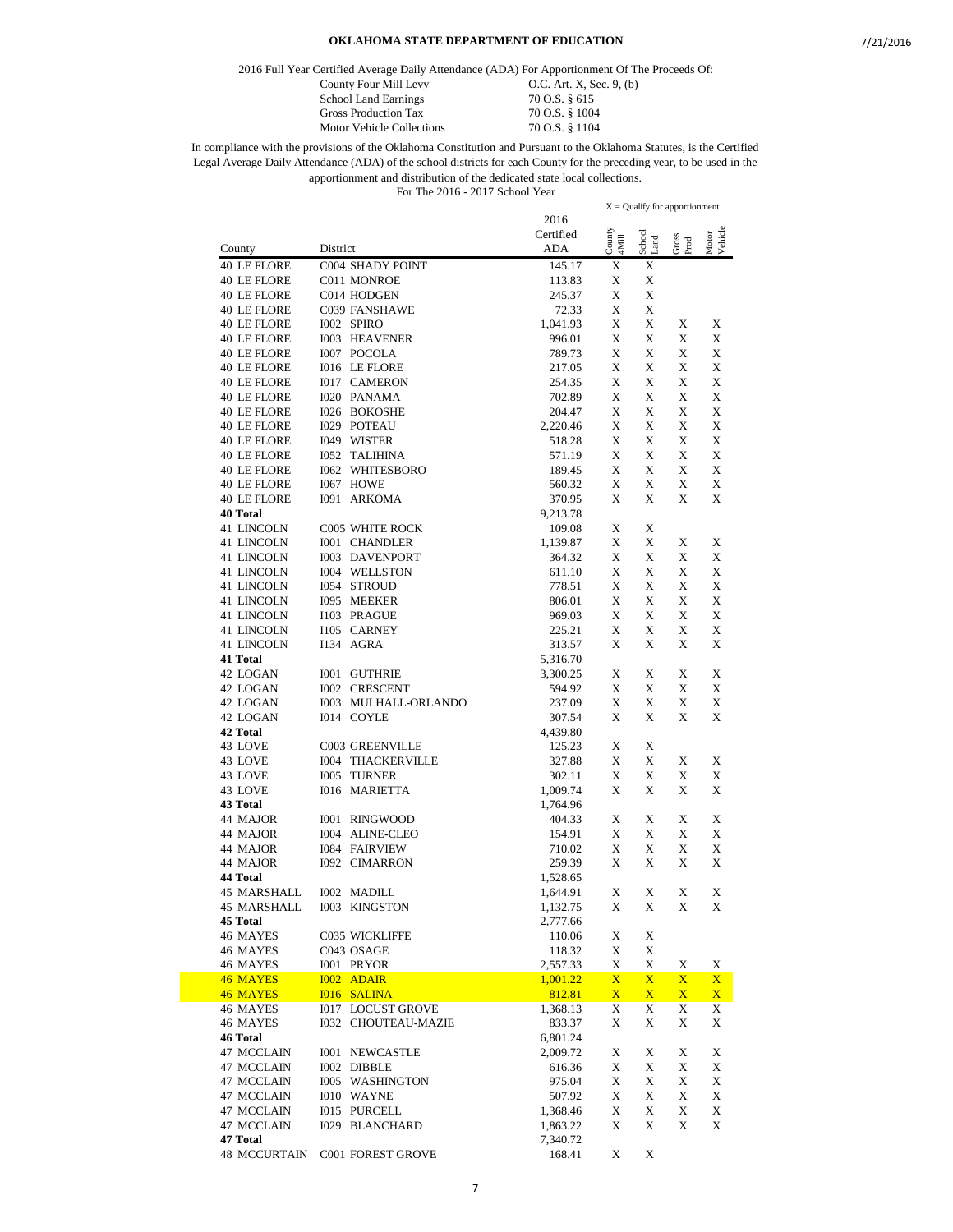2016 Full Year Certified Average Daily Attendance (ADA) For Apportionment Of The Proceeds Of:

School Land Earnings 70 O.S. § 615 Gross Production Tax 70 O.S. § 1004<br>Motor Vehicle Collections 70 O.S. § 1104 Motor Vehicle Collections

County Four Mill Levy 0.C. Art. X, Sec. 9, (b)

|                     |                                     | FOR THE $2010 - 2017$ SCHOOL FEAL |                                 |                |                                    |                  |
|---------------------|-------------------------------------|-----------------------------------|---------------------------------|----------------|------------------------------------|------------------|
|                     |                                     | 2016                              | $X =$ Qualify for apportionment |                |                                    |                  |
|                     |                                     | Certified                         |                                 |                |                                    |                  |
| County              | District                            | <b>ADA</b>                        | County<br>4Mill                 | School<br>Land | $\frac{\text{Gross}}{\text{Prod}}$ | Motor<br>Vehicle |
|                     | C009 LUKFATA                        |                                   |                                 |                |                                    |                  |
| <b>48 MCCURTAIN</b> |                                     | 349.71                            | X                               | X              |                                    |                  |
| <b>48 MCCURTAIN</b> | C023 GLOVER                         | 56.04                             | X                               | X              |                                    |                  |
| <b>48 MCCURTAIN</b> | C037 DENISON                        | 311.17                            | X                               | X              |                                    |                  |
| <b>48 MCCURTAIN</b> | <b>C072 HOLLY CREEK</b>             | 215.63                            | X                               | X              |                                    |                  |
| <b>48 MCCURTAIN</b> | I005 IDABEL                         | 1,167.80                          | X                               | X              | X                                  | X                |
| <b>48 MCCURTAIN</b> | <b>I006 HAWORTH</b>                 | 537.03                            | X                               | X              | X                                  | X                |
| <b>48 MCCURTAIN</b> | I011<br><b>VALLIANT</b>             | 830.52                            | X                               | X              | X                                  | X                |
| <b>48 MCCURTAIN</b> | I <sub>013</sub><br>EAGLETOWN       | 148.90                            | X                               | X              | X                                  | X                |
| <b>48 MCCURTAIN</b> | I014<br><b>SMITHVILLE</b>           | 266.78                            | X                               | X              | X                                  | X                |
| <b>48 MCCURTAIN</b> | <b>WRIGHT CITY</b><br>I039          | 437.89                            | X                               | X              | X                                  | X                |
| <b>48 MCCURTAIN</b> | <b>BATTIEST</b><br><b>I071</b>      | 262.96                            | X                               | X              | X                                  | X                |
| <b>48 MCCURTAIN</b> | <b>I074 BROKEN BOW</b>              | 1,636.15                          | X                               | X              | X                                  | X                |
| <b>48 Total</b>     |                                     | 6,388.99                          |                                 |                |                                    |                  |
| 49 MCINTOSH         | C003 RYAL                           | 58.83                             | X                               | X              |                                    |                  |
| 49 MCINTOSH         | C016 STIDHAM                        | 100.54                            | X                               | X              |                                    |                  |
| 49 MCINTOSH         | <b>I001 EUFAULA</b>                 | 1,100.81                          | X                               | X              | X                                  | X                |
| 49 MCINTOSH         | <b>I019 CHECOTAH</b>                | 1,447.76                          | X                               | X              | X                                  | X                |
| 49 MCINTOSH         | I027 MIDWAY                         | 228.31                            | X                               | X              | X                                  | X                |
| 49 MCINTOSH         | I064 HANNA                          | 99.27                             | X                               | X              | X                                  | X                |
| 49 Total            |                                     | 3,035.52                          |                                 |                |                                    |                  |
| 50 MURRAY           | I001 SULPHUR                        | 1,479.43                          | X                               | X              | X                                  | X                |
| 50 MURRAY           | I010 DAVIS                          | 1,014.13                          | X                               | X              | X                                  | X                |
| 50 Total            |                                     | 2,493.56                          |                                 |                |                                    |                  |
| 51 MUSKOGEE         | C009 WAINWRIGHT                     | 96.83                             | X                               | X              |                                    |                  |
| 51 MUSKOGEE         | <b>I002 HASKELL</b>                 | 782.58                            | X                               | X              | X                                  | X                |
| 51 MUSKOGEE         | <b>I003 FORT GIBSON</b>             | 1,748.54                          | X                               | X              | X                                  | X                |
| 51 MUSKOGEE         | <b>I006</b><br><b>WEBBERS FALLS</b> | 271.01                            | X                               | X              | X                                  | X                |
| 51 MUSKOGEE         | I008 OKTAHA                         | 689.44                            | X                               | X              | X                                  | X                |
| 51 MUSKOGEE         | <b>I020 MUSKOGEE</b>                | 5,620.80                          | X                               | X              | X                                  | X                |
| 51 MUSKOGEE         | <b>I029 HILLDALE</b>                | 1,772.96                          | X                               | $\mathbf X$    | X                                  | X                |
| 51 MUSKOGEE         | I046 BRAGGS                         | 173.14                            | X                               | X              | X                                  | X                |
| 51 MUSKOGEE         | I074 WARNER                         | 750.37                            | X                               | X              | X                                  | X                |
| 51 MUSKOGEE         | <b>IO88</b><br><b>PORUM</b>         | 477.22                            | X                               | X              | X                                  | X                |
| 51 Total            |                                     | 12,382.89                         |                                 |                |                                    |                  |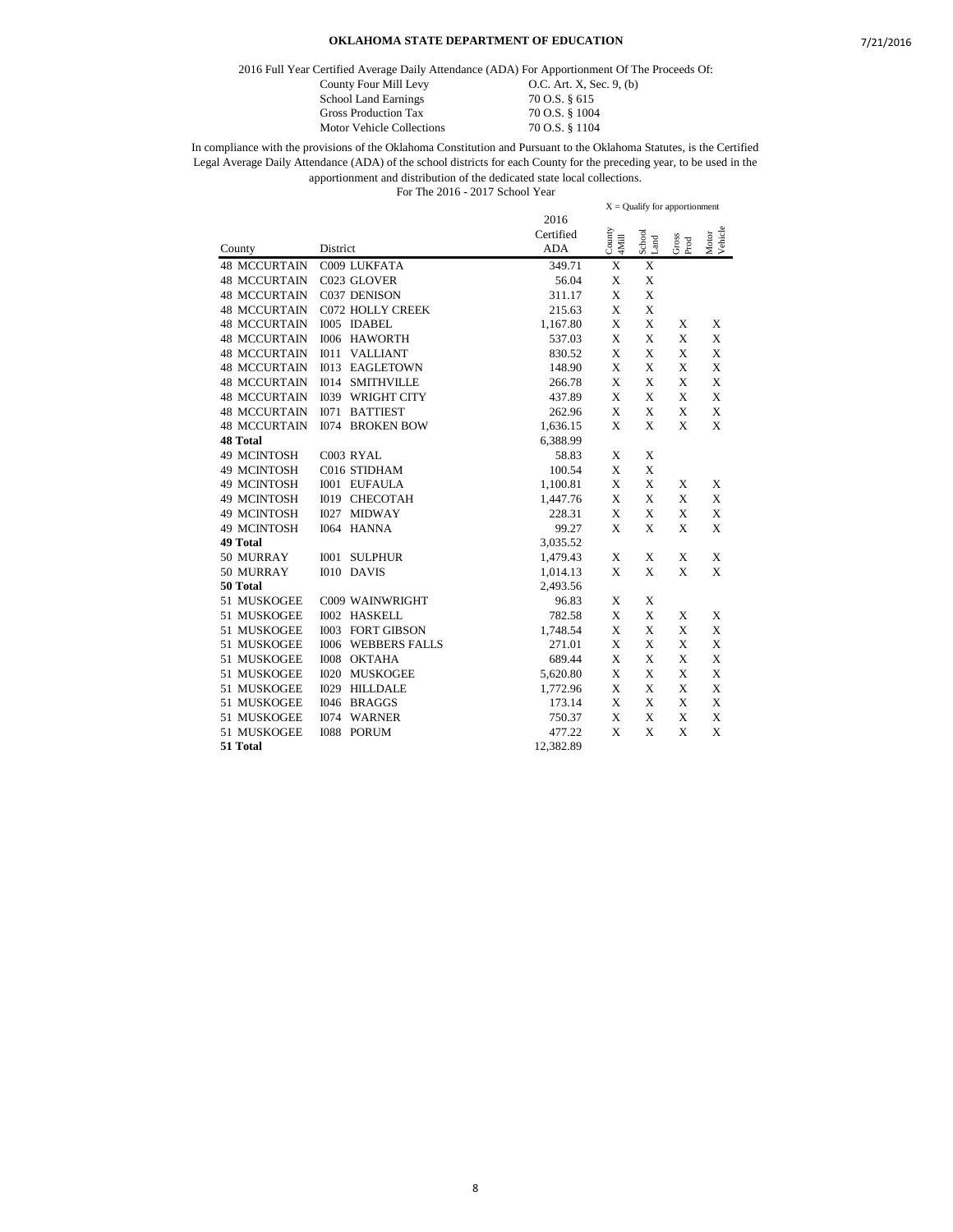2016 Full Year Certified Average Daily Attendance (ADA) For Apportionment Of The Proceeds Of:

Motor Vehicle Collections

County Four Mill Levy 0.C. Art. X, Sec. 9, (b) School Land Earnings 70 O.S. § 615<br>Gross Production Tax 70 O.S. § 1004 Gross Production Tax 70 O.S. § 1004<br>Motor Vehicle Collections 70 O.S. § 1104

|                            |                                      |                         | $X =$ Qualify for apportionment |                |               |                  |
|----------------------------|--------------------------------------|-------------------------|---------------------------------|----------------|---------------|------------------|
|                            |                                      | 2016                    |                                 |                |               |                  |
| County                     | District                             | Certified<br><b>ADA</b> | County<br>4Mill                 | School<br>Land | Gross<br>Prod | Motor<br>Vehicle |
| 52 NOBLE                   | I001 PERRY                           | 1,110.07                | X                               | X              | X             | X                |
| 52 NOBLE                   | <b>I002 BILLINGS</b>                 | 74.92                   | X                               | X              | X             | X                |
| 52 NOBLE                   | <b>I004 FRONTIER</b>                 | 370.25                  | X                               | X              | X             | X                |
| 52 NOBLE                   | <b>I006 MORRISON</b>                 | 561.13                  | Х                               | X              | X             | X                |
| 52 Total                   |                                      | 2,116.37                |                                 |                |               |                  |
| 53 NOWATA                  | 1003 OKLAHOMA UNION                  | 633.98                  | X                               | Х              | X             | X                |
| 53 NOWATA                  | <b>I040 NOWATA</b>                   | 880.71                  | X                               | X              | X             | X                |
| 53 NOWATA                  | <b>I051 SOUTH COFFEYVILLE</b>        | 256.29                  | X                               | X              | X             | X                |
| 53 Total                   |                                      | 1,770.98                |                                 |                |               |                  |
| 54 OKFUSKEE                | C029 BEARDEN                         | 91.03                   | X                               | Х              |               |                  |
| <b>54 OKFUSKEE</b>         | I002 MASON                           | 269.65                  | X                               | X              | X             | X                |
| 54 OKFUSKEE                | I014 PADEN                           | 251.83                  | Х                               | Х              | X             | X                |
| 54 OKFUSKEE                | I026 OKEMAH                          | 816.52                  | X                               | X              | X             | X                |
| 54 OKFUSKEE                | I031 WELEETKA                        | 407.61                  | X                               | X              | X             | X                |
| 54 OKFUSKEE                | <b>I054 GRAHAM-DUSTIN</b>            | 182.99                  | X                               | Х              | X             | X                |
| 54 Total                   |                                      | 2,019.63                |                                 |                |               |                  |
| 55 OKLAHOMA                | C029 OAKDALE                         | 598.19                  | X                               | X              |               |                  |
| 55 OKLAHOMA                | C074 CRUTCHO                         | 355.41                  | X                               | X              |               |                  |
| 55 OKLAHOMA                | <b>I001 PUTNAM CITY</b>              | 18,185.82               | X                               | X              | X             | X                |
| 55 OKLAHOMA                | I003 LUTHER                          | 823.07                  | X                               | X              | X             | X                |
| 55 OKLAHOMA                | I004 CHOCTAW-NICOMA PARK             | 5,289.41                | X                               | Х              | X             | X                |
| 55 OKLAHOMA                | <b>I006 DEER CREEK</b>               | 5,443.58                | Х                               | X              | X             | X                |
| 55 OKLAHOMA                | I007 HARRAH                          | 2,015.78                | X                               | X              | X             | X                |
| 55 OKLAHOMA<br>55 OKLAHOMA | I009 JONES<br>I012 EDMOND            | 1,071.56                | X<br>X                          | X<br>X         | X<br>X        | X<br>X           |
| 55 OKLAHOMA                | <b>I037 MILLWOOD</b>                 | 22,783.37<br>846.90     | X                               | X              | X             | X                |
| 55 OKLAHOMA                | <b>I041 WESTERN HEIGHTS</b>          | 3,437.29                | X                               | X              | X             | X                |
| 55 OKLAHOMA                | 1052 MIDWEST CITY-DEL CITY           | 13,588.22               | X                               | X              | X             | X                |
| 55 OKLAHOMA                | 1053 CROOKED OAK                     | 1,173.06                | Х                               | X              | X             | X                |
| 55 OKLAHOMA                | <b>I088 BETHANY</b>                  | 1,645.37                | X                               | X              | X             | X                |
| 55 OKLAHOMA                | <b>I089 OKLAHOMA CITY</b>            | 43,925.91               | Х                               | X              | Х             | X                |
| 55 Total                   |                                      | 121,182.94              |                                 |                |               |                  |
| 56 OKMULGEE                | C011 TWIN HILLS                      | 339.13                  | X                               | Х              |               |                  |
| 56 OKMULGEE                | <b>I001 OKMULGEE</b>                 | 1,424.84                | X                               | X              | X             | X                |
| 56 OKMULGEE                | <b>I002 HENRYETTA</b>                | 1,179.55                | X                               | X              | X             | X                |
| 56 OKMULGEE                | I003 MORRIS                          | 1,015.44                | X                               | Х              | X             | X                |
| 56 OKMULGEE                | I004 BEGGS                           | 1,084.24                | X                               | X              | X             | X                |
| 56 OKMULGEE                | I005 PRESTON                         | 572.44                  | X                               | X              | X             | X                |
| 56 OKMULGEE                | <b>I006 SCHULTER</b>                 | 135.74                  | X                               | X              | X             | X                |
| 56 OKMULGEE                | <b>I007 WILSON</b>                   | 219.69                  | X                               | X              | X             | X                |
| 56 OKMULGEE                | I008 DEWAR                           | 393.63                  | X                               | X              | X             | X                |
| 56 Total                   |                                      | 6,364.70                |                                 |                |               |                  |
| 57 OSAGE                   | C003 OSAGE HILLS                     | 148.61                  | X                               | Х              |               |                  |
| 57 OSAGE                   | C007 BOWRING                         | 75.47                   | X                               | X              |               |                  |
| 57 OSAGE                   | C035 AVANT                           | 67.24                   | X                               | X              |               |                  |
| 57 OSAGE                   | C052 ANDERSON                        | 270.20                  | X                               | X              |               |                  |
| 57 OSAGE                   | C077 MCCORD                          | 268.72                  | X                               | X              |               |                  |
| 57 OSAGE                   | I002 PAWHUSKA                        | 764.04                  | X                               | X              | X             | X                |
| 57 OSAGE                   | I011 SHIDLER                         | 225.81                  | X                               | X              | X             | X                |
| 57 OSAGE                   | <b>I029 BARNSDALL</b>                | 408.90                  | X                               | X              | X             | X                |
| 57 OSAGE                   | I030 WYNONA                          | 106.23                  | X                               | X              | X             | X                |
| 57 OSAGE                   | I038 HOMINY                          | 561.94                  | X                               | X              | X             | X                |
| 57 OSAGE                   | <b>I050 PRUE</b>                     | 299.86                  | X                               | X              | X             | X                |
| 57 OSAGE                   | I090 WOODLAND                        | 421.18                  | X                               | X              | X             | X                |
| 72 TULSA<br>57 Total       | 1008 SPERRY *Certified in Osage Coun | 1,128.39                | X                               | X              | X             | X                |
|                            |                                      | 4,746.59                |                                 |                |               |                  |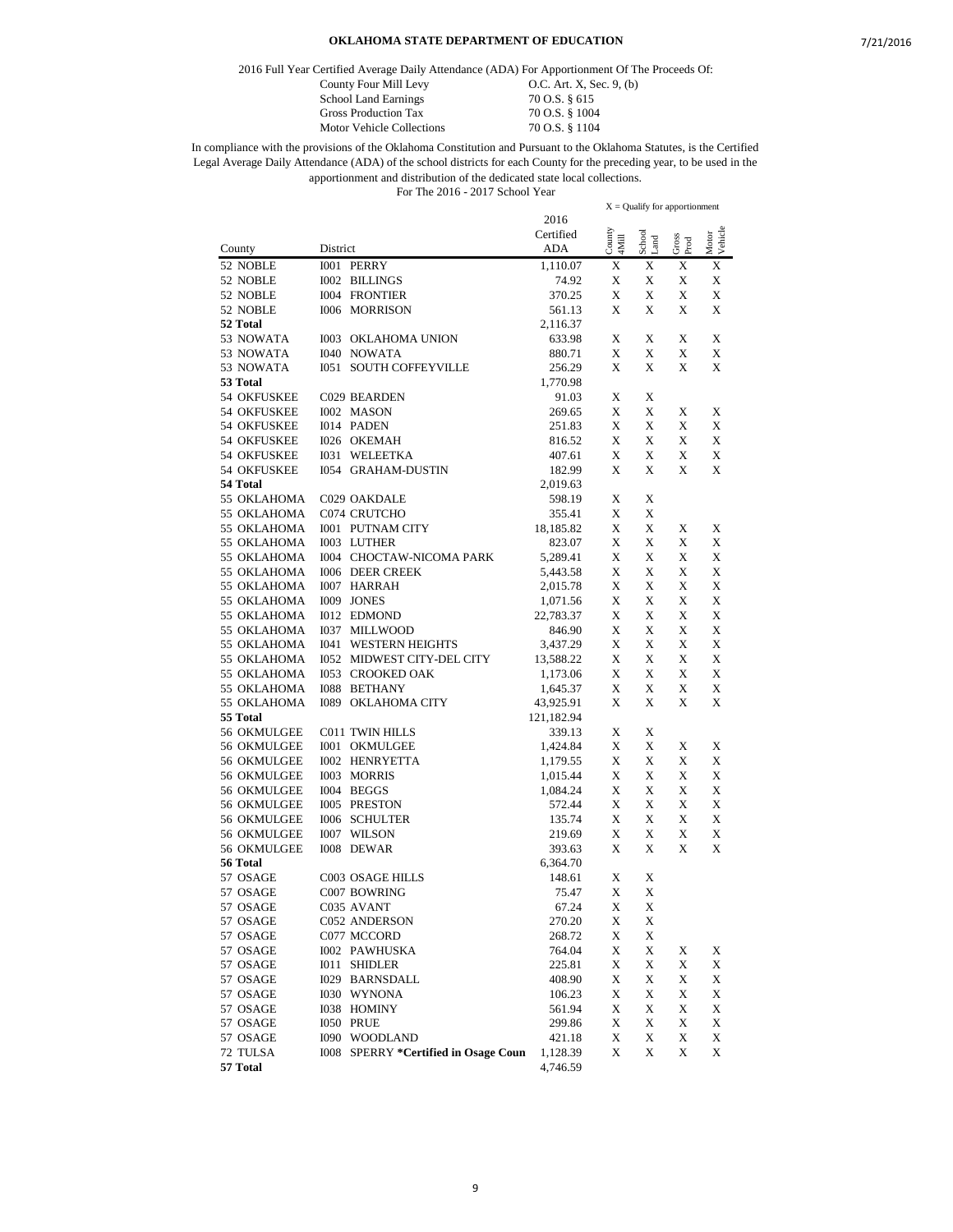2016 Full Year Certified Average Daily Attendance (ADA) For Apportionment Of The Proceeds Of:

School Land Earnings 70 O.S. § 615

Gross Production Tax 70 O.S. § 1004

County Four Mill Levy **O.C.** Art. X, Sec. 9, (b) Motor Vehicle Collections 70 O.S. § 1104

In compliance with the provisions of the Oklahoma Constitution and Pursuant to the Oklahoma Statutes, is the Certified Legal Average Daily Attendance (ADA) of the school districts for each County for the preceding year, to be used in the apportionment and distribution of the dedicated state local collections. For The 2016 - 2017 School Year

2016 Certified County District ADA  $X =$ Qualify for apportionment County 4Mill School Land Gross Prod Motor Vehicle 58 OTTAWA C010 TURKEY FORD 86.91 X X 58 OTTAWA I001 WYANDOTTE 759.47 X X X X 58 OTTAWA I014 QUAPAW 593.38 X X X X 58 OTTAWA I018 COMMERCE 839.64 X X X X 58 OTTAWA I023 MIAMI 2,236.89 X X X X 58 OTTAWA I026 AFTON 526.75 X X X X 58 OTTAWA I031 FAIRLAND 607.12 X X X X **58 Total** 5,650.16 59 PAWNEE C002 JENNINGS 201.94 X X 59 PAWNEE I001 PAWNEE 683.41 X X X X 59 PAWNEE 1006 CLEVELAND 1,565.40 X X X X **59 Total** 2,450.75 60 PAYNE C104 OAK GROVE 163.16 X X 60 PAYNE I003 RIPLEY 451.84 X X X X 60 PAYNE I016 STILLWATER 5,947.46 X X X X 60 PAYNE I056 PERKINS-TRYON 1,456.20 X X X X 60 PAYNE I067 CUSHING 1,733.98 X X X X 60 PAYNE I101 GLENCOE 343.53 X X X X 60 PAYNE I103 YALE 408.26 X X X X **60 Total** 10,504.43 61 PITTSBURG C009 KREBS 394.39  $\begin{array}{ccc} 34.39 & X & X \\ 61 & PITTSBURG & CO29 FRINK-CHAMBERS & 424.49 & X & X \end{array}$ C029 FRINK-CHAMBERS 424.49 X X 61 PITTSBURG C056 TANNEHILL 154.32 X X 61 PITTSBURG C088 HAYWOOD 126.83 X X 61 PITTSBURG I001 HARTSHORNE 742.13 X X X X 61 PITTSBURG I002 CANADIAN 440.93 X X X X 61 PITTSBURG I011 HAILEYVILLE 336.87 X X X X 61 PITTSBURG I014 KIOWA 300.34 X X X X 61 PITTSBURG I017 QUINTON 454.12 X X X X 61 PITTSBURG I025 INDIANOLA 212.24 X X X X 61 PITTSBURG I028 CROWDER 452.43 X X X X 61 PITTSBURG I030 SAVANNA 351.97 X X X X 61 PITTSBURG I063 PITTSBURG 151.30 X X X X 61 PITTSBURG I080 MCALESTER 2,875.29 X X X X **61 Total** 7,417.65 62 PONTOTOC I001 ALLEN 479.17 X X X X 62 PONTOTOC I009 VANOSS 534.71 X X X X 62 PONTOTOC I016 BYNG 1,714.03 X X X X 62 PONTOTOC I019 ADA 2,526.40 X X X X 62 PONTOTOC I024 LATTA 839.30 X X X X 62 PONTOTOC I030 STONEWALL 463.47 X X X X 62 PONTOTOC I037 ROFF 310.16 X X X X **62 Total** 6,867.24 63 POTTAWATOM C010 NORTH ROCK CREEK 576.80 X X 63 POTTAWATOM.C027 GROVE 442.42 X X 63 POTTAWATON C029 PLEASANT GROVE 271.06 X X 63 POTTAWATOM C032 SOUTH ROCK CREEK 382.52 X X 63 POTTAWATOM 1001 MCLOUD 1,757.30 X X X X X 63 POTTAWATOM 1002 DALE 741.87 X X X X X 63 POTTAWATOM 1003 BETHEL 1,296.25 X X X X 63 POTTAWATOMIE004 MACOMB 275.85 X X X X 63 POTTAWATOM 1005 EARLSBORO 242.03 X X X X X 63 POTTAWATOM 1092 TECUMSEH 2,106.74 X X X X X 63 POTTAWATOM 1093 SHAWNEE 3,627.45 X X X X X 63 POTTAWATOMI112 ASHER 243.36 X X X X X 63 POTTAWATOMI115 WANETTE 167.84 X X X X X 63 POTTAWATOMI117 MAUD 304.34 X X X X **63 Total** 12,435.83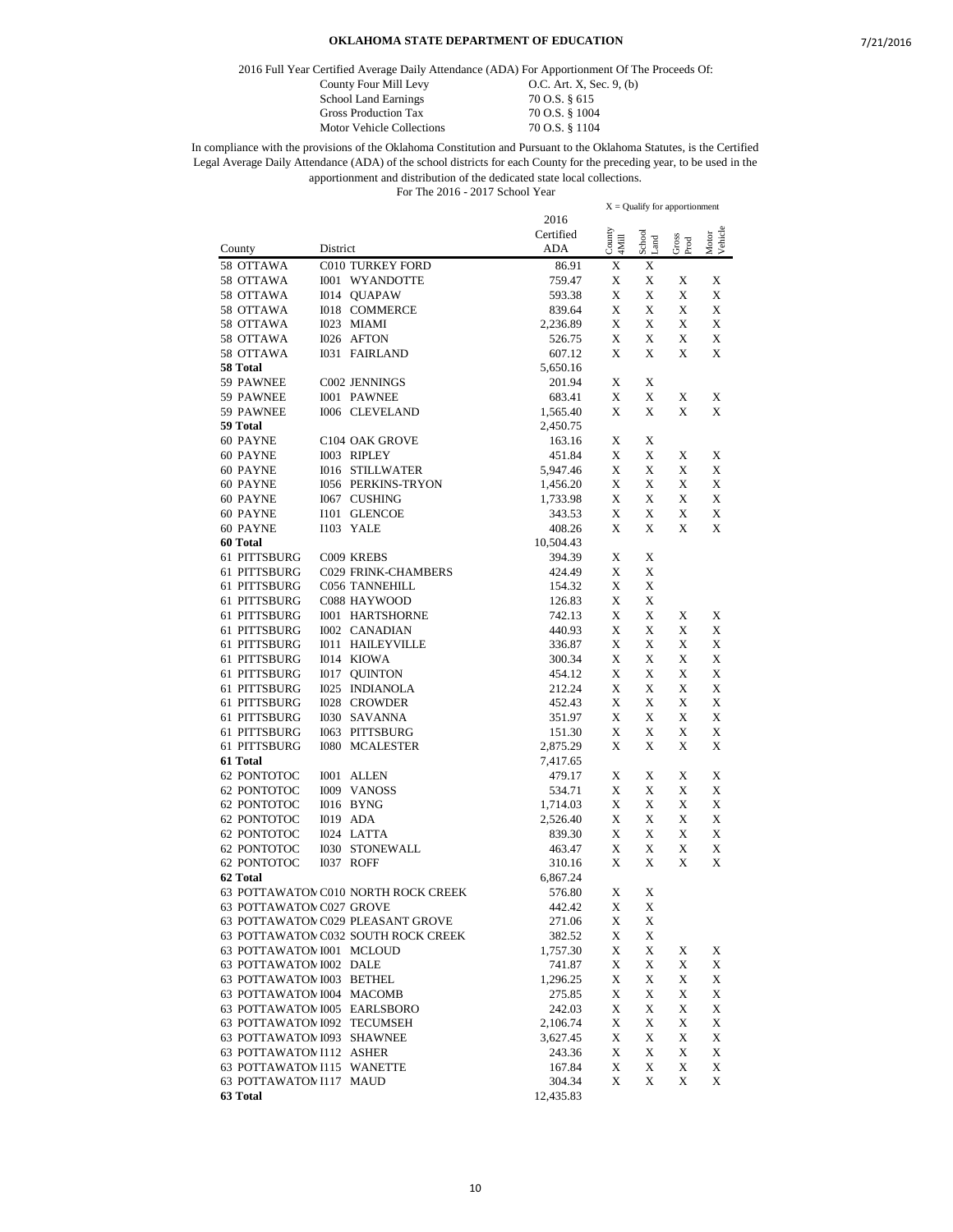2016 Full Year Certified Average Daily Attendance (ADA) For Apportionment Of The Proceeds Of:

School Land Earnings 70 O.S. § 615<br>Gross Production Tax 70 O.S. § 1004 Gross Production Tax 70 O.S. § 1004<br>Motor Vehicle Collections 70 O.S. § 1104 Motor Vehicle Collections

County Four Mill Levy 0.C. Art. X, Sec. 9, (b)

|                                                                |                          |                    |                 | $X =$ Qualify for apportionment |               |                  |
|----------------------------------------------------------------|--------------------------|--------------------|-----------------|---------------------------------|---------------|------------------|
|                                                                |                          | 2016               |                 |                                 |               |                  |
|                                                                |                          | Certified          | County<br>4Mill | School<br>Land                  | Gross<br>Prod | Motor<br>Vehicle |
| County<br>District                                             |                          | ADA                |                 |                                 |               |                  |
| 64 PUSHMATAHA C002 ALBION                                      |                          | 74.34              | X               | X                               |               |                  |
| 64 PUSHMATAHA C004 TUSKAHOMA                                   |                          | 88.49              | X               | X                               |               |                  |
| 64 PUSHMATAHA C015 NASHOBA                                     |                          | 52.77              | X               | X                               |               |                  |
| 64 PUSHMATAHA I001 RATTAN                                      |                          | 481.79             | X               | X                               | X             | X                |
| 64 PUSHMATAHA I010 CLAYTON                                     |                          | 284.13             | X               | X                               | X             | X                |
| 64 PUSHMATAHA I013 ANTLERS                                     |                          | 946.85             | X               | X                               | X             | X                |
| 64 PUSHMATAHA I022 MOYERS                                      |                          | 200.18             | X               | X                               | X             | X                |
| 64 Total                                                       |                          | 2,128.55           |                 |                                 |               |                  |
| 65 ROGER MILLS I003 LEEDEY                                     |                          | 222.55             | X               | Х                               | X             | X                |
| 65 ROGER MILLS 1006 REYDON                                     |                          | 117.51             | X               | X<br>X                          | X             | X                |
| 65 ROGER MILLS 1007 CHEYENNE<br>65 ROGER MILLS I015 SWEETWATER |                          | 343.36             | X<br>X          | X                               | X<br>X        | X<br>X           |
| 65 ROGER MILLS 1066 HAMMON                                     |                          | 132.24             |                 | X                               |               | X                |
| 65 Total                                                       |                          | 235.51             | X               |                                 | X             |                  |
| 66 ROGERS                                                      |                          | 1,051.17           | X               | Х                               |               |                  |
|                                                                | C009 JUSTUS-TIAWAH       | 495.75             | X               | X                               | X             | X                |
| 66 ROGERS<br>66 ROGERS<br>I002 CATOOSA                         | <b>I001 CLAREMORE</b>    | 3,792.59           | X               | X                               | X             | X                |
| 66 ROGERS<br>I003 CHELSEA                                      |                          | 1,969.53<br>875.33 | X               | X                               | X             | X                |
| 66 ROGERS                                                      | I004 OOLOGAH-TALALA      | 1,711.87           | X               | X                               | X             | X                |
| 66 ROGERS<br>I005 INOLA                                        |                          | 1,303.48           | X               | X                               | X             | X                |
| 66 ROGERS                                                      | <b>I006 SEOUOYAH</b>     | 1,295.80           | X               | X                               | X             | X                |
| 66 ROGERS<br><b>I007 FOYIL</b>                                 |                          | 495.69             | X               | X                               | X             | X                |
| 66 ROGERS<br><b>I008 VERDIGRIS</b>                             |                          | 1,208.12           | X               | X                               | X             | X                |
| 66 Total                                                       |                          | 13,148.16          |                 |                                 |               |                  |
| 67 SEMINOLE<br>C054 JUSTICE                                    |                          | 167.49             | X               | X                               |               |                  |
| 67 SEMINOLE<br><b>I001 SEMINOLE</b>                            |                          | 1,662.83           | X               | X                               | X             | X                |
| 67 SEMINOLE<br>I002 WEWOKA                                     |                          | 654.83             | X               | X                               | X             | X                |
| 67 SEMINOLE<br><b>I003 BOWLEGS</b>                             |                          | 261.74             | X               | X                               | X             | X                |
| 67 SEMINOLE<br>I004 KONAWA                                     |                          | 678.15             | X               | X                               | X             | X                |
| 67 SEMINOLE<br><b>I006 NEW LIMA</b>                            |                          | 287.68             | X               | X                               | X             | X                |
| 67 SEMINOLE<br><b>I007 VARNUM</b>                              |                          | 275.73             | X               | X                               | X             | X                |
| 67 SEMINOLE<br><b>I010 SASAKWA</b>                             |                          | 205.06             | X               | X                               | X             | X                |
| 67 SEMINOLE<br><b>I014 STROTHER</b>                            |                          | 408.98             | X               | X                               | X             | X                |
| 67 SEMINOLE<br>I015 BUTNER                                     |                          | 231.27             | X               | X                               | X             | X                |
| 67 Total                                                       |                          | 4,833.76           |                 |                                 |               |                  |
| 68 SEQUOYAH<br>C001 LIBERTY                                    |                          | 275.87             | X               | X                               |               |                  |
| 68 SEQUOYAH                                                    | C035 MARBLE CITY         | 123.38             | X               | X                               |               |                  |
| 68 SEQUOYAH<br>C036 BRUSHY                                     |                          | 387.01             | X               | Х                               |               |                  |
| 68 SEOUOYAH<br>C050 BELFONTE                                   |                          | 192.08             | X               | X                               |               |                  |
| 68 SEQUOYAH<br>C068 MOFFETT                                    |                          | 336.21             | X               | X                               |               |                  |
| 68 SEQUOYAH<br><b>I001 SALLISAW</b>                            |                          | 1,882.94           | X               | X                               | X             | X                |
| 68 SEQUOYAH<br>I002 VIAN                                       |                          | 914.42             | X               | X                               | X             | X                |
| 68 SEQUOYAH<br>I003 MULDROW                                    |                          | 1,451.68           | X               | X                               | X             | X                |
| 68 SEQUOYAH<br>I004 GANS                                       |                          | 415.00             | X               | X                               | X             | X                |
| 68 SEQUOYAH<br>I005 ROLAND                                     |                          | 980.70             | $\mathbf X$     | $\mathbf X$                     | X             | $\mathbf X$      |
| 68 SEQUOYAH<br><b>I006 GORE</b>                                |                          | 429.87             | X               | X                               | X             | X                |
| 68 SEQUOYAH<br>I007 CENTRAL                                    |                          | 483.70             | X               | X                               | X             | X                |
| 68 Total                                                       |                          | 7,872.86           |                 |                                 |               |                  |
| 69 STEPHENS                                                    | <b>C082 GRANDVIEW</b>    | 133.08             | X               | X                               |               |                  |
| 69 STEPHENS<br>I001 DUNCAN                                     |                          | 3,436.16           | X               | X                               | X             | X                |
| 69 STEPHENS                                                    | <b>I002 COMANCHE</b>     | 981.36             | X               | X                               | X             | X                |
| 69 STEPHENS<br>I003 MARLOW                                     |                          | 1,354.50           | X               | X                               | X             | X                |
| 69 STEPHENS                                                    | I015 VELMA-ALMA          | 455.76             | X               | X                               | X             | X                |
| 69 STEPHENS<br>I021 EMPIRE                                     |                          | 481.05             | X               | X                               | X             | X                |
| 69 STEPHENS                                                    | <b>I034 CENTRAL HIGH</b> | 390.73             | X               | X                               | X             | X                |
| 69 STEPHENS                                                    | <b>I042 BRAY-DOYLE</b>   | 348.40             | X               | X                               | X             | X                |
| 69 Total                                                       |                          | 7,581.04           |                 |                                 |               |                  |